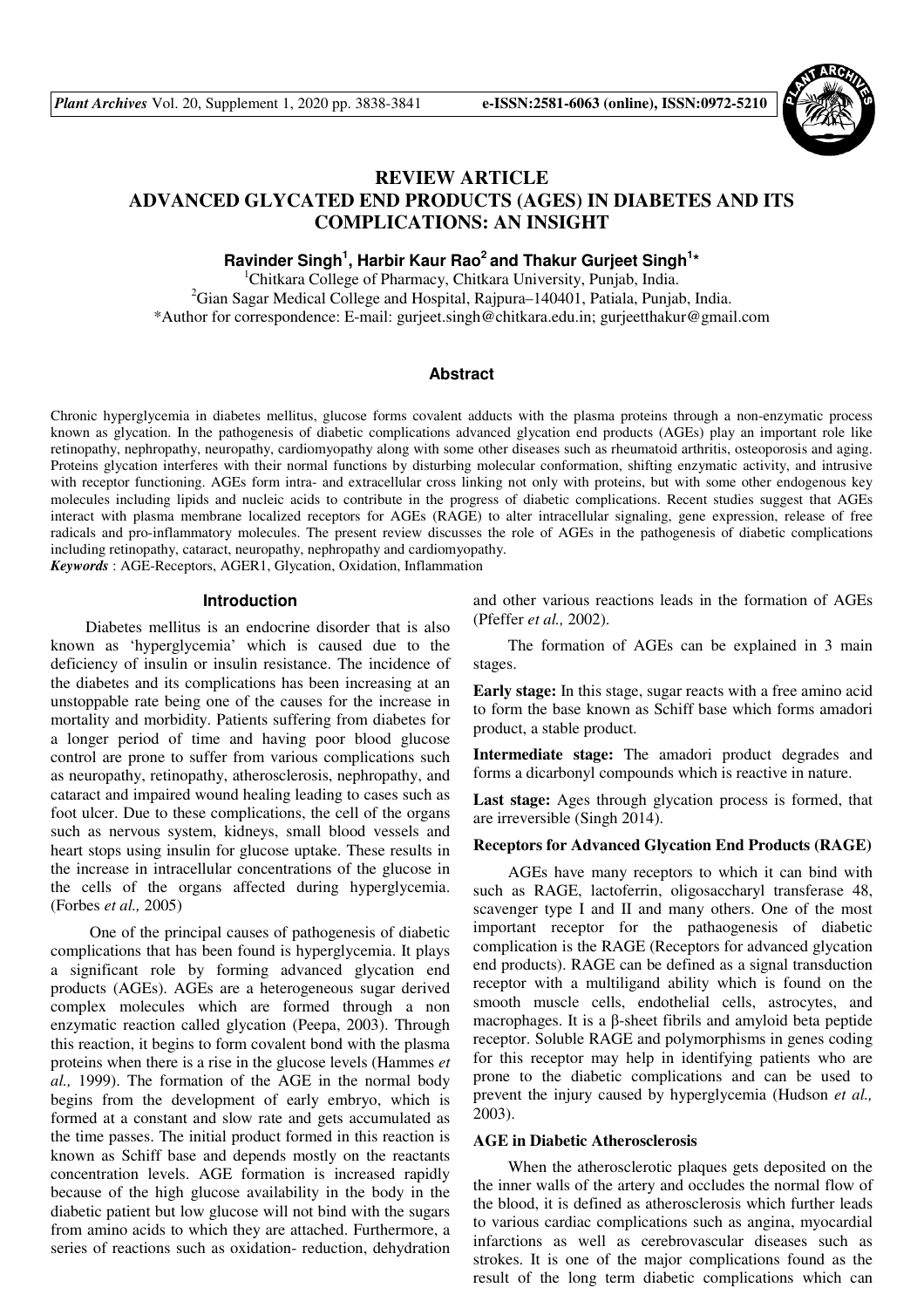eventually lead to death. As per the studies it has been found that AGEs accelerates the build up and development of the arthesclerotic lesions. The role of AGEs in this formation is that it changes low density lipoprotein (LDL) cholesterol such that it get oxidized and gets deposited in the walls of the vessels, leading to the formation of the atheroma and the LDL glycation also increases in diabetes patient. In diabetic patient, accumulation of AGE and glycation is much higher in the vascular tissue that causes such changes in the walls of the vessels. An AGE breakers helps in reversing the arterial stiffness (Ahmad, 2005).

AGE can also be entered in the body through exogenous sources such as tobacco smoke and food as it gives rise in its formation as well. The AGE serum levels are increased in smokers than in non smokers. Therefore, diabetic patient who smokes are found to have high deposition of AGE in ocular lenses and the arteries. Almost 10 % of AGE that are ingested is absorbed through food. Studies in animals have demonstrated a direct correlation between circulating AGE and those that are taken through food and also the relation between high AGE dietary intake and progression of diabetes related damage of tissue. A study was performed in a diabetic mice, where a group apoE null mice was fed on high and low AGE diet , the formation of atherosclerotic lesions was higher in mice with high AGE diet as compared to the mice on low AGE diet. However, immuno-histochemical studies showed a decrease in tissue AGE, RAGE expression, in diabetic mice fed on a low AGE diet (Cerami *et al.,* 1997).

The inability of the glomerulus to filter normally and decrease in the glomerular filtration rate eventually is known as Diabetic nephropathy (Marshal, 2004). It causes conditions such as proteinuria and retinopathy, which is one of the complications of the diabetes. AGEs plays a significant role in the pathogenesis of diabetic nephropathy (Wolf, 2004). It activates sequence of intracellular signalling pathways by binding with the RAGE. A novel treatment based on dual target drugs has therefore been developed which is useful for diabetic nephropathy therapy. (Jang *et al.,* 2011). ADMA (asymmetric dimethyl arginine) is generated in the tubular cells by the interaction between AGE and RAGE, suggesting the significance of AGEs in the pathogenesis of diabetic nephropathy (Giacchetti *et al.,* 2004).

#### **AGEs in Diabetic Neuropathy**

Diabetic neuropathy (DN) is a complication caused in the diabetic patient which is defined as signs and symptoms of peripheral nerve dysfunction such as reduced blood flow and nerve conduction and whose other causes of peripheral nerve dysfunction have been excluded. The most common sign of diabetic neuropathy is numbness and pain in the limbs and impotence in men. The reason for its occurrence is due to the accumulation of AGE as glycation activity increases of myelin in diabetes. These myelins that are glycated are prone to in vitro phagocytosis by the macrophages and these macrophages release proteases which lead to the demyelination in diabetic neuropathy. Moreover, the AGEs present on myelin can lock up the plasma proteins such as IgM, IgG and C3 to enhance immunological activity that may lead in neuronal demyelination. According to the recent studies in animal, the velocity produced in the sensory motor conduction, peripherial nerve blood flow has been decreased due to AGEs but the role of glycation in still unknown (Brownlee, 2000).

#### **AGEs in Diabetic Ocular disease (Retinopathy)**

Diabetic Retinopathy is ocular disease that is affected in the diabetes patient. It is a micro vascular complication which doesn't usually show signs and symptoms at the beginning, but slowly develops a lack in clarity of the vision, resulting in blindness in severe cases. In patient with type II diabetes with retinopathy, AGEs have been found on the site of the retinal blood vessels (Fong *et al.,* 2004). In a study, a non diabetic animals was given AGE albumin, the adducts got accumulated in the pericytes and enhanced the thickness of the basement membrane and lead to the breakdown of the barrier covering inner blood retina (Goh and Cooper, 2008). A potent mitogen expression VEGF is elevated by the AGEs that contribute in the regulation of the ICAM-1 that results in rise in monocyte adhesion to the endothelial cells of retina. These leads to the stimulation of the neo- vascularization and angiogenesis that are the main reason for the occurrence of proliferative retinopathy (Mamptu, 2004).

The AGE-RAGE signaling plays a major role in the diabetic retinopathy as it contributes constant inflammation that causes microvascular dysfunction along with the neurodegeneration with the help of oxidative stress. In retinal muller cells, AGEs are reported in the induction of bFGF (basic fibroblast growth factor). Moreover, in microvascular endothelial cells and pericytes, RAGE expression rises as the AGEs rises (Ciulla, 2003).

### **AGEs in Diabetic cardiomyopathy**

Diabetic cardiomyopathy is defined by the myocardial fibrosis and myocellular hypertrophy that results in diastolic dysfunction. Diabetic patient is more prone to heart failure. Almost 50- 60 % T2DM patients has diastolic dysfunction and is mostly seen in patient with diabetes and microalbuminuria which later develops into systolic dysfunction. Due to the accumulation of AGEs in the myocardium, there is a relation between diastolic dysfunction (Ahmad, 2005). Cardiac RAGE mRNA is regulated by the MG-RAGE which triggers the cardiomyocyte contractile dysfunction. The activation of (PPAR-γ) reduces RAGE as reported by the study. RAGE has therefore been found as a one of the important receptor in diabetic myocardial fibrosis, from the studies in which the effect of rosiglitazone, a PPARγ agonist on myocardial expression of RAGE, extent of cardiac fibrosis, and left ventricular (LV) diastolic function in experimental models of diabetes. Figure 1. (IHM, 2010)



**Fig. 1 :** Role of AGEs in Diabetic Complications.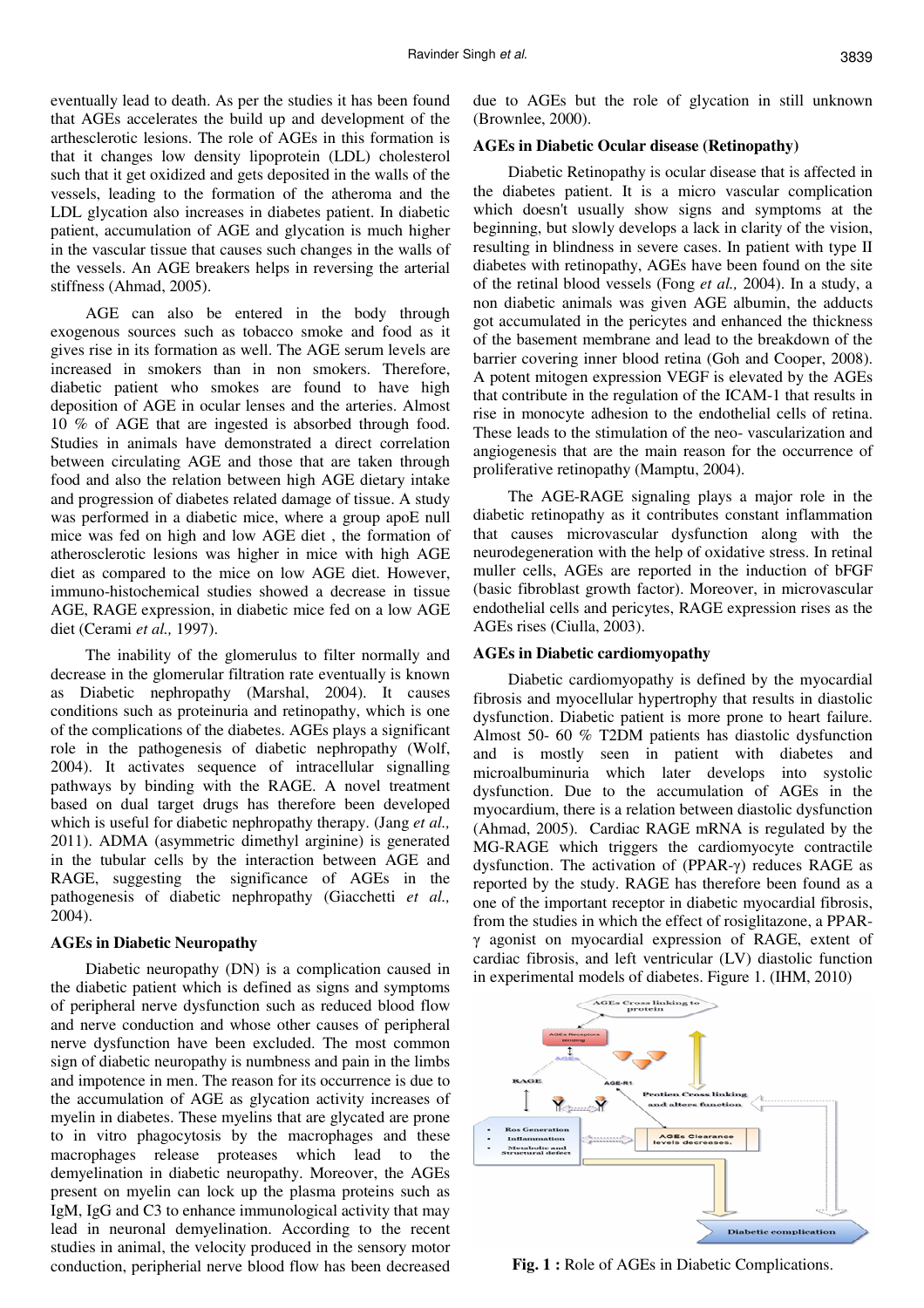### **Therapeutic modalities**

A study on anti-AGE drugs is being studied intensively worldwide in order to inhibit the progression and formation of AGEs to prevent diabetic complications caused by it. The first drug discovered was the Aminoguanidine. It worked by inhibiting glycation activity by inhibiting the early AGE product conversion. As per the study, it has been suggested that in the prevention of arterial stiffening and cardiac hypertrophy, amainoguanide shows effects in experimental diabetic animal models and focuses on the role of AGEs in pathogenesis of diabetic cardiomyopathy (Vasan, 2003). Animal studies proved that aminoguanidine proved to be useful for many other diabetes complications as per the animal studies. The drug therefore needed more testing for confirmation. Other anti AGE drugs that inhibit AGE formation is the AGE breaker which is still under studies. Animals and human studies have been by far most useful and informative for the development of such drugs. With the use of the AGE breaker, a major improvement of severe heart failure, systolic hypertension was observed due to vascular inelasticity reversal. Other additional pharmacological approaches are still in early stages of development (Peepa, 2003). Best explained n Table 1.

| S.<br>No             | <b>Intervention</b>     | <b>Comments</b>                                                                           | <b>References</b>  |
|----------------------|-------------------------|-------------------------------------------------------------------------------------------|--------------------|
| 1.                   | Pravastatin             | Reduces tubular damage and attenuating AGEs-induced apoptosis by inhibiting               | Moore et al.,      |
|                      |                         | ADMA generation in tubular cells in diabetic nephropathy.                                 | 2003               |
| 2.                   | GLP-1 Receptor Agonist  | Inhibits the generation of AMDA generation in tubular cells to attenuate the              | Antonetti et al.,  |
|                      |                         | development and progression of diabetic neuropathy.                                       | 1998               |
| $\overline{3}$ .     | Aminoguanidine          | Prevents cardiac hypertrophy and arterial stiffing in diabetic cardiomyopathy.            | Oldfield et al     |
|                      |                         |                                                                                           | 2001               |
| 4.                   | Rosiglitazone           | Reduces the expression of RAGE on myocardium and Attenuates cardiac fibrosis and          | Twigg et al.,      |
|                      |                         | left ventricle diastolic function in experimental models of diabetic myocardial fibrosis. | 2002               |
| 5.                   | Grape seed              | Effective against diabetic peripheral neuropathic pain by decreasing AGEs.                | Wada et al., 2001  |
|                      | anthocyanidins extracts |                                                                                           |                    |
| 6.                   | Pyridoxamine            | Produces beneficial effect in relation to microalbuminuria and proinflammatory            | Montagnani 2008    |
|                      |                         | cytokines in experimental diabetic neuropathy                                             |                    |
| $\overline{7}$ .     | Hesperidin              | Prevents retinal and plasma abnormalities in diabetic rats by inhibiting accumulation of  | Amore et al., 1997 |
|                      |                         | AGEs.                                                                                     |                    |
| 8.                   | Epalrestat              | Supress the deuteration of diabetic peripheral neuropathy, by inhibiting the polyol       | Schmidt et al.,    |
|                      |                         | pathway and supressing production of AGE.                                                 | 1994               |
| S.<br>N <sub>0</sub> | <b>Intervention</b>     | <b>Comments</b>                                                                           | <b>References</b>  |
| 1.                   | Pravastatin             | Reduces tubular damage and attenuating AGEs-induced apoptosis by inhibiting               | Moore et al.,      |
|                      |                         | ADMA generation in tubular cells in diabetic nephropathy.                                 | 2003               |
| $\overline{2}$ .     | GLP-1 Receptor Agonist  | Inhibits the generation of AMDA generation in tubular cells to attenuate the              | Antonetti et al    |
|                      |                         | development and progression of diabetic neuropathy.                                       | 1998               |
| 3.                   | Aminoguanidine          | Prevents cardiac hypertrophy and arterial stiffing in diabetic cardiomyopathy.            | Oldfield et al     |
|                      |                         |                                                                                           | 2001               |
| 4.                   | Rosiglitazone           | Reduces the expression of RAGE on myocardium and Attenuates cardiac fibrosis and          | Twigg et al.,      |
|                      |                         | left ventricle diastolic function in experimental models of diabetic myocardial fibrosis. | 2002               |

Table 1: Concentration of standard 1 ppm for each one.

# **Conclusions**

 This review explains that the advance glycated end product formation increases in case of diabetic patient and leads to various complications. Furthermore, the increase in the accumulation of the plasma proteins that are glycated also plays a significant part in the pathogenesis of different diseases. RAGE also has a major role diabetic complication pathogenesis further mechanism of RAGE activation is yet to be studied. Moreover, few anti AGE drugs have been discovered in order to prevent or disrupt the complication caused due to diabetes and few are yet to be studies.

# **References**

- Ahmed, N. (2005). Advanced glycation endproducts—role in pathology of diabetic complications. Diabetes research and clinical practice, 67(1): 3-21.
- Amore, A.; Cirina, P.; Mitola, S.; Peruzzi, L.; Gianoglio, B.; Rabbone, I. and Coppo, R. (1997). Nonenzymatically glycated albumin (Amadori adducts) enhances nitric oxide synthase activity and gene expression in endothelial cells. Kidney international, 51(1): 27-35.
- Antonetti, D.A.; Barber, A.J.; Khin, S.; Lieth, E.; Tarbell, J.M. and Gardner, T.W. (1998). Vascular permeability in experimental diabetes is associated with reduced endothelial occludin content: vascular endothelial growth factor decreases occludin in retinal endothelial cells. Penn State Retina Research Group. Diabetes, 47(12): 1953-1959.
- Cerami, C.; Founds, H.; Nicholl, I.; Mitsuhashi, T.; Giordano, D.; Vanpatten, S. and Cerami, A. (1997). Tobacco smoke is a source of toxic reactive glycation products. Proceedings of the National Academy of Sciences, 94(25): 13915-13920.
- Ciulla, T.A.; Amador, A.G. and Zinman, B. (2003). Diabetic retinopathy and diabetic macular edema: pathophysiology, screening, and novel therapies. Diabetes care, 26(9): 2653-2664.
- Fong, D.S.; Aiello, L.; Gardner, T.W.; King, G.L.; Blankenship, G.; Cavallerano, J.D. and Klein, R. (2004). Retinopathy in diabetes. Diabetes care, 27(1): s84-s87.
- Forbes, J.M.; Soldatos, G. and Thomas, M.C. (2005). Below the radar: advanced glycation end products that detour